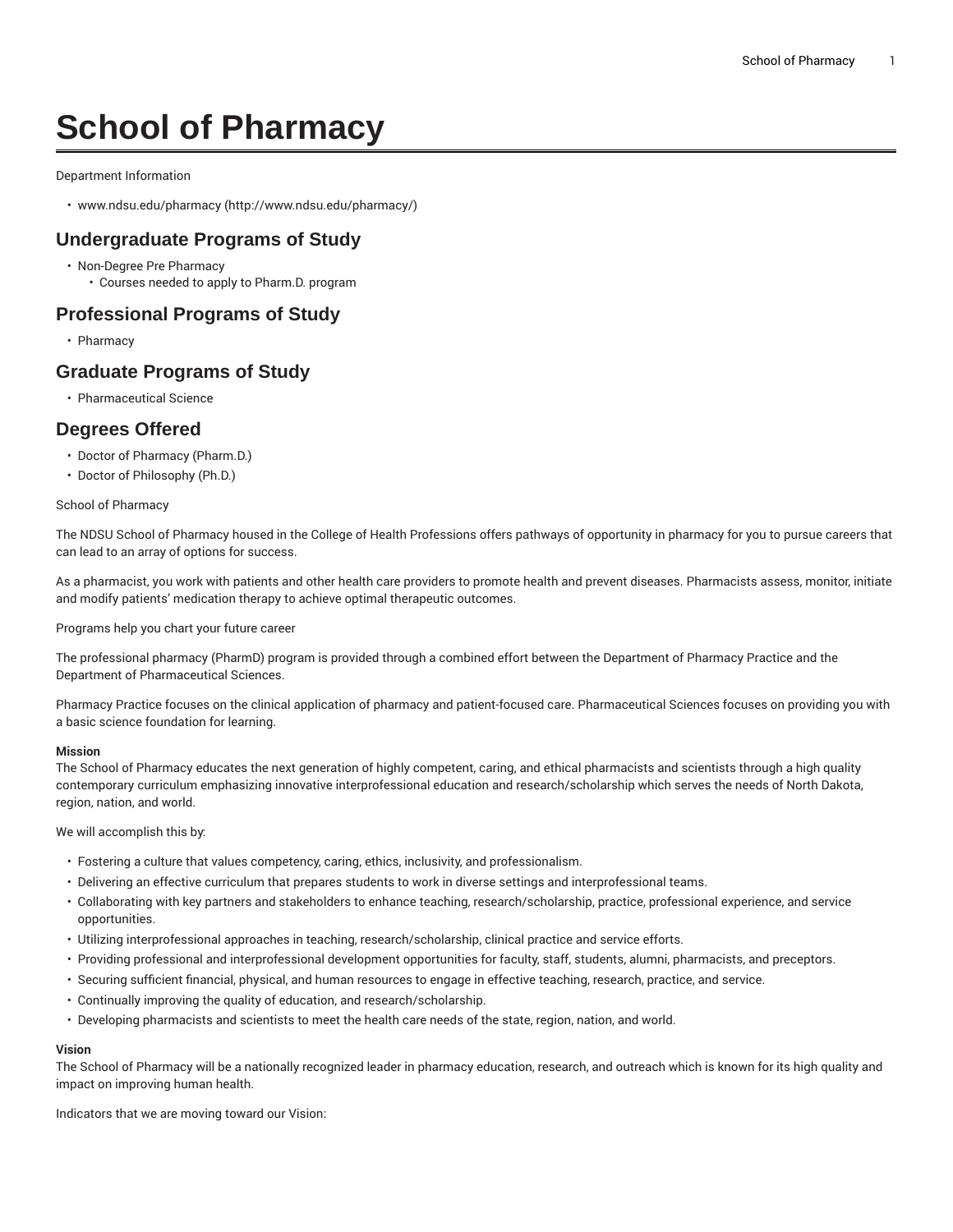- Students and graduates are sought after as caring, competent, and ethical health professionals and researchers.
- Graduates have a high level of achievement as measured by licensure and certification exams and job placement.
- Faculty are recognized for best practices in teaching, curriculum improvement, and as leaders by discipline-related organizations.
- The School is nationally recognized for innovations in rural healthcare.
- Faculty and graduates discover and disseminate new knowledge as demonstrated by competitively funded research, high quality scholarly publications, and innovative product and practice development.
- Alumni are recognized for their consistent high level of achievement, leadership and involvement in professional organizations, and sustained contributions to their profession.
- Faculty have the resources of staff, time, space, and money to accomplish excellence in teaching, research, practice and service.
- Our impact will be local, national and global.

# **Pharmacy Practice**

The Department of Pharmacy Practice strives to provide students with the knowledge, skills, abilities, and attitudes necessary to become capable pharmacy practitioners able to deliver high-quality patient-centered care upon entering the profession regardless of the practice environment. The Department provides teaching, service, and research/scholarship that promote population and vital communities in North Dakota and advance postgraduate education through affiliated pharmacy residency programs. Pharmacy Practice faculty provide patient-centered care for patients and precept pharmacy students in a variety of pharmacy settings. The Department provides educational support for pharmacy students, licensed pharmacy professionals, and pharmacy technicians. The Department also coordinates scholarly and service activities to promote better health care in North Dakota, help address gaps in health care, and meet evolving health-related needs through development of skills, knowledge, research, and innovation in pharmacy-related practices and services.

#### **Vision**

The vision of the Department of Pharmacy Practice is to be a national leader in pharmacy education and care through a high-quality outcome-driven pharmacy curriculum, effective and novel instructional strategies, innovative practice models, high quality research/scholarly activities, as well as state and national services that efficiently, effectively, ethically, and continuously meet the changing needs of populations in the United States.

#### **Mission**

The mission of the Department of Pharmacy Practice is to educate students and practitioners, advance research/scholarship, deliver quality evidencebased patient-centered care, and provide service to the profession.

We will accomplish this by:

- Developing students and graduates who are recognized as competent health care professionals.
- Providing a relevant, practical, integrated, and outcome-driven curriculum.
- Promoting interprofessional health care within the state.
- Providing quality and diversified introductory and advanced pharmacy practice experiences.
- Securing financial, physical, and human resources to engage in effective teaching, research/scholarship, practice, and service.
- Providing an organizational environment that fosters recruitment, retention, engagement, and promotion of faculty and staff.
- Promoting collaboration within the Department as well as among the College, University and external organizations.
- Providing community-based outreach to promote healthy populations and vital communities in North Dakota.
- Providing training to support the development of practitioners that reflects the changing landscape of health care and pharmacy profession
- Supporting the role of the pharmacist in rural and public health.
- Supporting post-graduate pharmacy education including pharmacy residency programs and the dual degree Doctor of Pharmacy (Pharm.D.) and Master of Public Health (MPH) program.

# **Pharmaceutical Sciences**

Our outstanding pharmaceutical sciences department faculty members are committed to delivery of excellent pharmaceutical science education and training and actively participate in interdisciplinary research enterprise. The Department's mission is to support, educate, and train undergraduate, professional, and graduate students to become highly skilled and caring healthcare professionals and create new knowledge through excellence in pharmaceutical research.

**Vision**